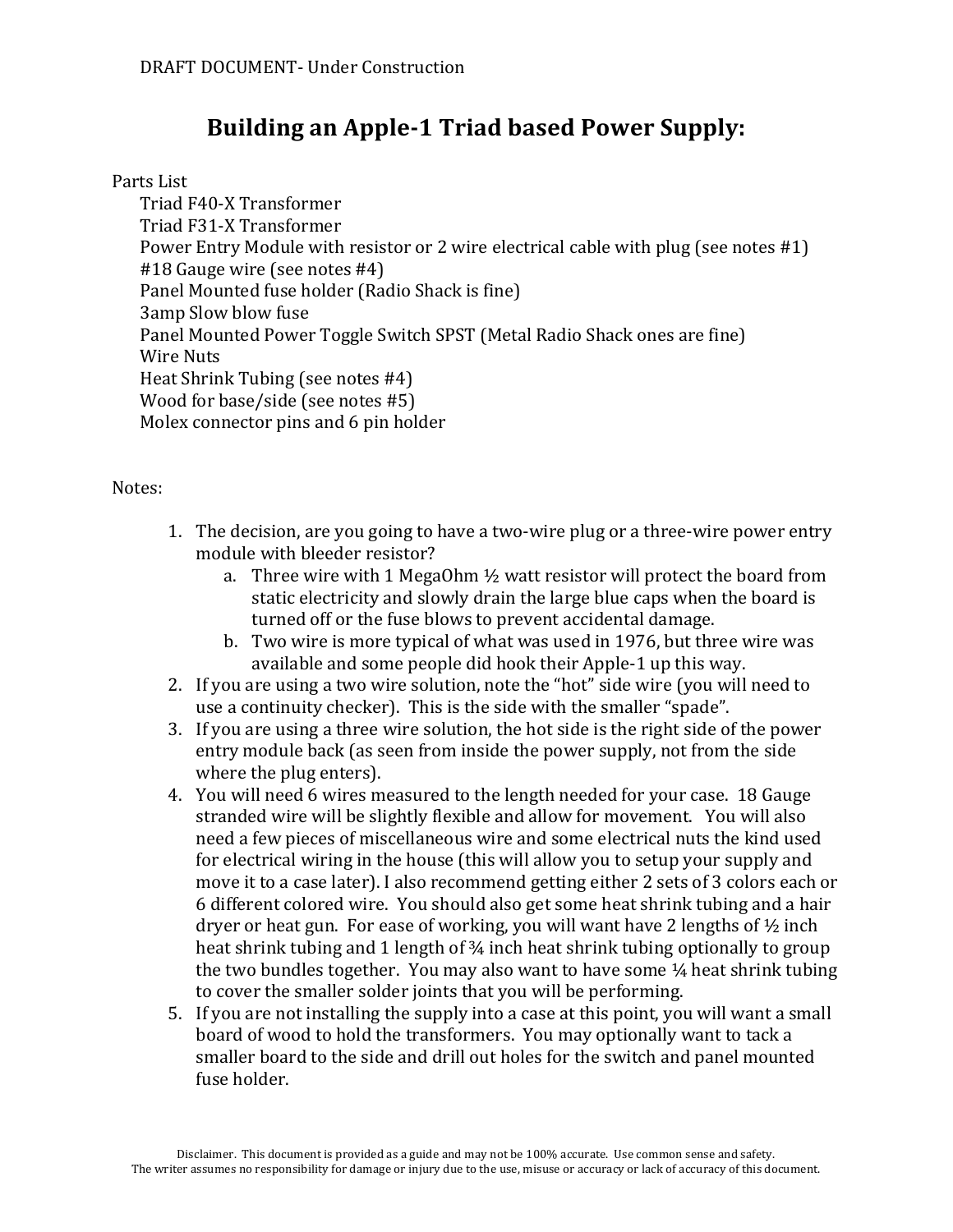## DRAFT DOCUMENT- Under Construction

Building the supply...

- Step 1: Build the base and mount the two transformers. I typically will put the Triad logo to the back to make the wiring neater.
- Step 2: Solder a small length of wire to the hot side of the Power Entry Module or to the 2 prong cord so that you have a clean 18 gauge area to use the wire nut on. The length of this wire should allow you to mount the entry module and reach the wires from the transformers. If you are using the 2 prong cord, then push the cord though a hole in your mounting setup (i.e. case or wood panel) and tie a knot in the cord so that it does not pull out.
- Step 3: Repeat for the neutral side of the Power Entry Module or 2 prong cord step 2: You may wish to use a different color wire.
- Step 4: Solder a small length of wire to each tab on the power switch. These lengths of wire should be long enough to allow you to connect to the power entry module's (or  $2$ ) prong cord) wire you soldered in Step 2.
- Step 5: On the fuse holder, carefully solder two small length of wires long enough to connect to the power switch wire to the fuse holder, one to each tab on the fuse holder. Note, do not use a lot of solder and make sure your connection is flat if you fuse holder has a tab that can get in the way of the "mounting nut" on the fuse holder.
- Step 6: You may mount the fuse holder, Power Entry module and switch if you have not done so already.
- Step 7: Assembly of the high voltage side...
	- a. On the transformers, from the side that has 2 wires coming out. Take one wire from the right of each transformer and twist them together. Then using a wire nut connect them to one wire (doesn't matter which one) that you soldered onto the fuse holder.
	- b. Using a wire nut, connect the other wire from the fuse holder to one of the wires you soldered to the power switch.
	- c. Using a wire nut, connect the remaining wire from switch to the hot side wire of the Power Entry module or 2 prong cord.
	- d. Take the left side wires from each transformers 2 wire side and twist them together then using a wire nut connect to the neutral wire side of the Power Entry module or 2 prong cord.

Step 8: Prepare the board supply wires and assemble low voltage side

- a. As mentioned in note#1, measure 6 lengths of wire from the power supply module to the Apple-1 board leaving enough space for your mounting in a case. Use different colored wire or 2 sets of 3 colors. My recommendation is 6 different colors (you only need 5 wires if you are using a two prong cord).
- b. For 5 wires, Strip about  $\frac{1}{4}$  from each wire on one side and solder molex pins on. If you have a proper molex crimper you do not need to solder, if you don't have a crimper, use pliers to bend the back tabs to hold the wire in place and then putting solder already on your iron, simply touch the molex connecter where the wire is. It should "suck" enough solder to make the connection strong.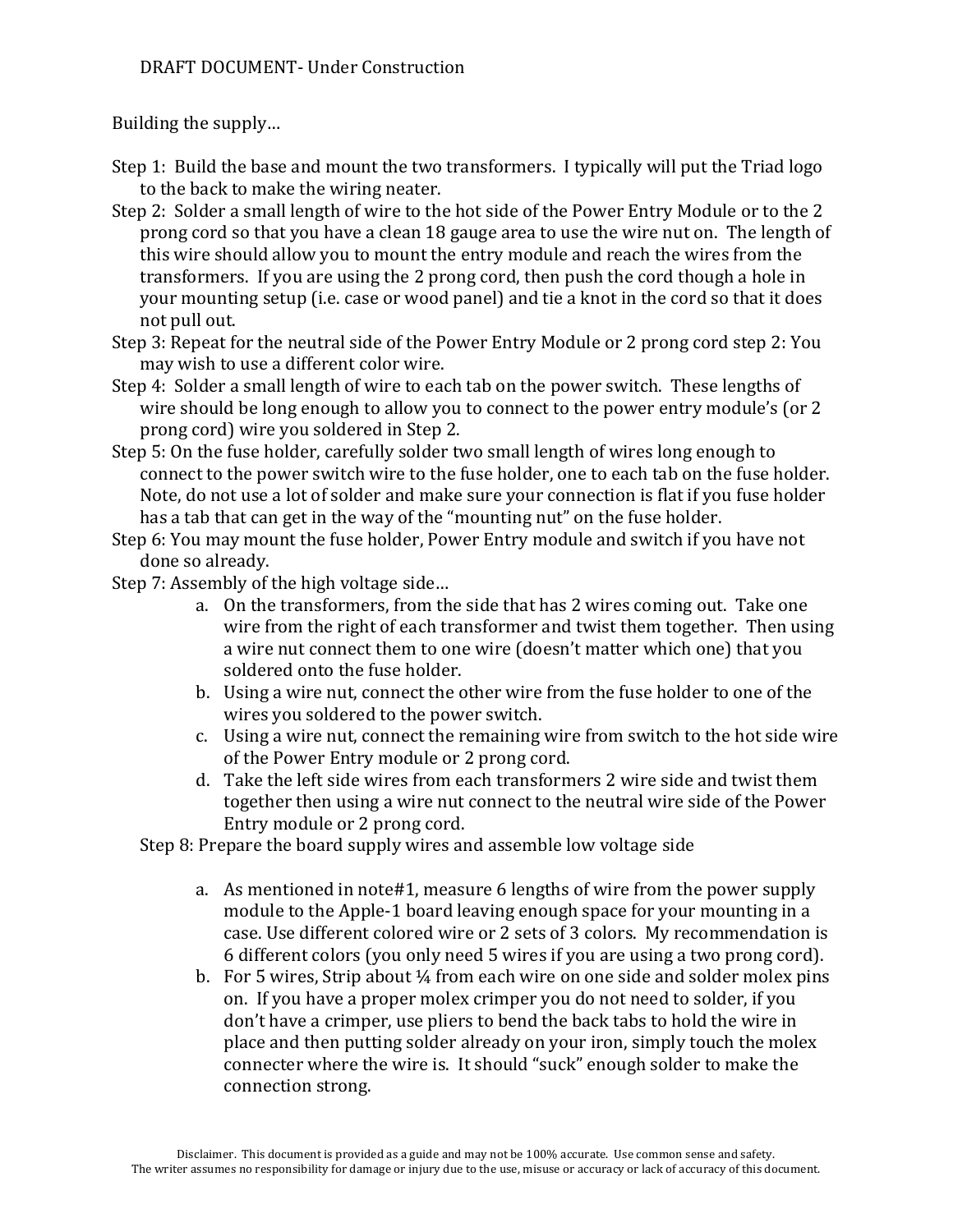- c. On the one remaining wire (if you are using a Power Entry Module) you will need to cut it a little shorter and solder a 1 MegaOhm resistor. Then you will solder the Molex connector to the resistor.
- d. Bundle the wires together and insert them into the molex holder. They will snap in. Note: The wire with the soldered resistor needs to go to pin #6. If you are using different colors then any location will do for now. If you are using 2 sets of color follow the pattern below. Take note of the connector and how it fits in the board so you can see which pin is #6 and which is  $#1$

Example with 2 color set...

Pin 1: Color #1 Pin 2: Color #2 Pin 3: Color #1 Pin 4: Color #2 Pin 5: Color #3 Pin 6: Color #3 (note: has resistor and is only for Power Entry Module)

- e. Using the  $\frac{1}{2}$  inch heat shrink tubing bundle pins 1, 2 and 6 together, then pins 3,4,5 together. Note: leave some uncovered length at the far end so that it can be connected to the wires on the power supply. It's easier not to shrink the tubing yet.
- f. If you have chosen to bundle the wire bundles into 1 using  $\frac{3}{4}$  heat shrink tubing, mark each bundle on the end with tape so that you know which one is which. You will need to shrink the  $\frac{1}{2}$  inch tubing first.
- g. Follow the following diagram to solder the wires to the transformer cables. Note: You may wish to use  $\frac{1}{4}$  heat shrink tubing (pre-cut and fitted till after you solder on the transformer side wires, you will move them into place and shrink with a hair dryer or heat gun after soldering). If you don't use heat shrink tubing you can optionally use electrical tape to insulate your solder joints.

| Molex Pin | <b>Transformer Wire</b> |
|-----------|-------------------------|
| Pin#1     | F31X - Left             |
| Pin#2     | F31X - Right            |
| Pin $#3$  | F40X - Left             |
| Pin $#4$  | F40X - Right            |
| $Pin$ #5  | F40X - Center           |

Note: you may cap with a small wire nut or with a small piece of heat shrink tubing, the center wire on F31X.

- h. If you are using a power entry module solder a small wire to the Power Entry Module's ground wire, then using a wire nut, connect the wire from pin  $#6$  to the ground wire.
- i. You may now heat shrink any tubing you have not shrunk already.
- j. To test the supply, insert the fuse in the holder then turn on and using an  $A/C$ multimeter check the power in pins 1,2 and pins 3,4.